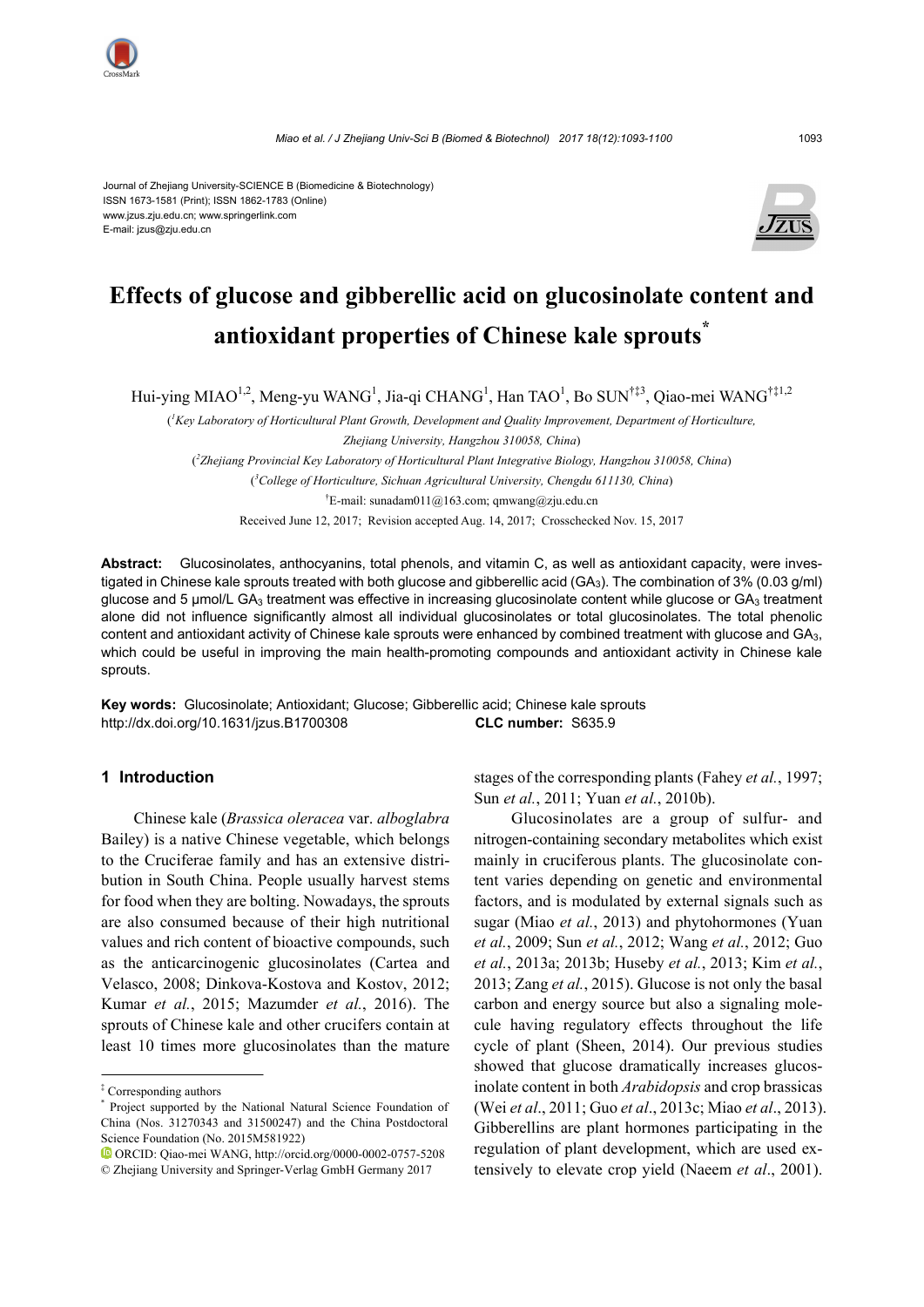It has been reported that gibberellic acid  $(GA_3)$  increases various secondary metabolites (Abbasi *et al*., 2012; Park *et al*., 2017). However, studies on the effect of GA<sub>3</sub> on glucosinolates are limited, the only report being an observation by Huang *et al*. (2014) that exogenous  $GA_3$  enhanced glucosinolate content in the silique of oilseed rape remarkably. The role of  $GA<sub>3</sub>$  in glucosinolate accumulation in other cruciferous crops, such as Chinese kale, merits further investigation.

Previous studies have demonstrated that  $GA_3$ inhibits sucrose-induced accumulation of anthocyanin in *Arabidopsis* (Loreti *et al.*, 2008) and negatively interferes with glucose signal transduction in the regulation of cell wall invertase and sucrose synthesis in grape berry (Zhang *et al.*, 2014). However, there are limited reports on the relationship between GA3 and glucose in glucosinolate biosynthesis. In the current study, we analyzed the effects of glucose and  $GA<sub>3</sub>$  on glucosinolate biosynthesis in Chinese kale sprouts. We also investigated whether glucose and  $GA<sub>3</sub>$  together have an impact on the content of other antioxidants found in Chinese kale sprouts including anthocyanins, total phenols, and vitamin C. This antioxidant activity is thought to make a great contribution to the health benefits of cruciferous vegetables (Podsędek, 2007).

#### **2 Materials and methods**

#### **2.1 Plant materials and cultivation conditions**

Chinese kale seeds (*Brassica oleracea* var. *alboglabra* Bailey cv. Dasunchihua) were sterilized for 30 min in 7 ml/L sodium hypochlorite and washed with sterile water 4–5 times. They were then soaked in sterile-distilled water for 24 h at 25 °C. Sprouts were grown in petri dishes with three pieces of wet filter paper in a plant growth chamber at 23 °C with a photoperiod of 16 h light/8 h dark.

The sprouts in the treatment group were watered with 5 ml of 3% (0.03 g/ml) glucose and/or 5  $\mu$ mol/L  $GA<sub>3</sub> 5$  d after sowing; those in the control group were watered with 5 ml sterile-distilled water. For each treatment, three replicates were taken for analysis. Three days after treatment, sprouts were harvested from the surface of the filter papers and immediately frozen in liquid nitrogen. Samples for vitamin C detection were kept in polyethylene bags at −80 °C, while the others were frozen by lyophilization with a freeze dryer (Vir Tis Inc., New York, USA), crushed into powder, and finally stored at −20 °C for further analyses of glucosinolates, anthocyanins, total phenolic content, and antioxidant capacity.

#### **2.2 Glucosinolate assay**

Glucosinolates were extracted and analyzed as previously described with minor modifications (Sun *et al*., 2012). In this study, freeze-dried samples (30 mg) were boiled in 2 ml water for 10 min. The supernatant was transferred to a new tube after centrifugation (5 min, 7000*g*), and the residues were boiled for 10 min with water (2 ml). High-performance liquid chromatography (HPLC) was performed with a Shimadzu HPLC (Shimadzu, Kyoto, Japan) with an SPD-M20A diode array detector. Data were given as nmol/mg fresh weight (FW).

# **2.3 Anthocyanin measurement**

Anthocyanin content was detected according to the previous method (Teng *et al.*, 2005). The modification is that we used freeze-dried sprouts (200 mg) which were homogenized at  $4^{\circ}$ C in 2 ml of  $1\%$  (v/v) hydrochloric acid in methanol.

#### **2.4 Total phenolic content assay**

Total phenolic content was determined as previously described with some modifications (Ainsworth and Gillespie, 2007). The total phenolic compounds of Chinese kale sprouts (200 mg) were extracted with 5 ml of 30% ethanol, which were then incubated at 37 °C for 1 h and finally centrifuged at 7000 r/min for 10 min at room temperature. The supernatant was collected. Phenolic compounds were determined using Folin-Ciocalteu reagent method by reading the absorbance at 765 nm. Gallic acid was used as a standard and the results were expressed as mg gallic acid equivalent (GAE)/g dry weight (DW).

### **2.5 Vitamin C content**

The vitamin C content was determined as previously described with minor modifications (Yuan *et al.*, 2010a). Frozen sprouts (200 mg) were homogenized at 4  $\degree$ C in 2 ml of 1.0% (0.01 g/ml) oxalic acid and the residues were washed twice with 1 ml 1.0% oxalic acid. The combined extract was centrifuged at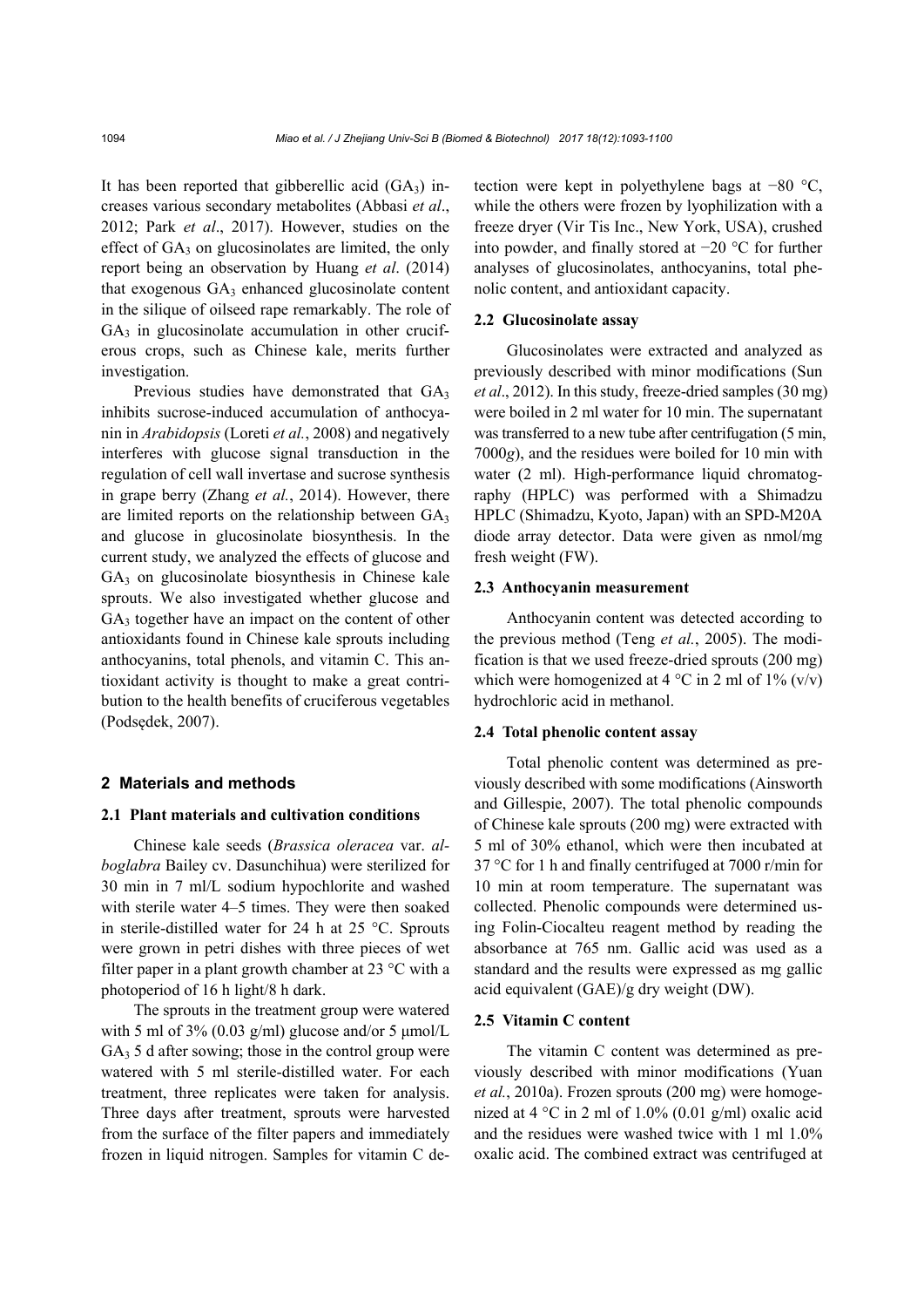7000 r/min for 10 min. A 0.45-μm cellulose acetate filter was used to filter the supernatant. HPLC analysis was performed using the same system as in the glucosinolate assay, with a mobile phase of 0.1% oxalic acid at a flow rate of 1.0 ml/min. The vitamin C value was calculated from absorbance values at 243 nm, and mg/100 g FW was adopted to express the results.

#### **2.6 Antioxidant capacity**

Antioxidant capacity was evaluated using the ferric reducing antioxidant power (FRAP) method of Benzie and Strain (1996) with some modifications. FRAP working solution (2.7 ml) was mixed with 300 μl samples extracted from about 200 mg of freeze-dried sprouts. After 10 min incubation at 37 °C, we recorded the absorbance at 593 nm.  $FeSO<sub>4</sub>·7H<sub>2</sub>O$ standard curves were used to calculate FRAP values which were expressed as mmol/100 g DW.

# **2.7 Statistical analysis**

Statistical analysis was carried out using the SPSS package program version 11.5 (SPSS Inc., Chicago, IL, USA). Differences in glucosinolate content for different treatments were tested using one-way analysis of variance (ANOVA), followed by the least significant difference (LSD) test at a 95% confidence level (*P*<0.05). Differences in the contents of total anthocyanins, phenols and vitamin C, and antioxidant activity between the treatment and control groups were analyzed using the independent-samples *t*-test. The values are reported as means with standard error for all results.

#### **3 Results**

# 3.1 Effects of glucose and GA<sub>3</sub> treatments on **glucosinolate accumulation**

We detected 11 different kinds of glucosinolates in Chinese kale sprouts (Table 1). Seven kinds of aliphatic glucosinolate were identified, the most abundant being gluconapin at about 38%. Glucose or  $GA<sub>3</sub>$  treatment alone did not exert a remarkable influence on aliphatic glucosinolate content (Fig. 1), but the application of both together did. Progoitrin, sinigrin, gluconapin, gluconapoleiferin, and total aliphatic glucosinolates increased by 44%, 54%, 56%,

43%, and 45%, respectively, when compared with the control (Figs. 1b, 1c, 1e, 1g, and 1h).

#### **Table 1 Common and chemical names of glucosinolates identified in Chinese kale sprouts**

| Trivial name            | Chemical name (side chain) |  |
|-------------------------|----------------------------|--|
| Aliphatic glucosinolate |                            |  |
| 3-Carbon chain length   |                            |  |
| Glucoiberin             | 3-Methylsulfinylpropyl     |  |
| Sinigrin                | 2-Propenyl                 |  |
| 4-Carbon chain length   |                            |  |
| Glucoerucin             | 4-Methylthiobutyl          |  |
| Glucoraphanin           | 4-Methylsulfinylbutyl      |  |
| Gluconapin              | 3-Butenyl                  |  |
| Progoitrin              | 2-Hydroxy-3-butenyl        |  |
| 5-Carbon chain length   |                            |  |
| Gluconapoleiferin       | 2-Hydroxy-4-pentenyl       |  |
| Indole glucosinolate    |                            |  |
| Glucobrassicin          | 3-Indolylmethyl            |  |
| Neoglucobrassicin       | 1-Methoxy-3-indolylmethyl  |  |
| 4-Hydroxyglucobrassicin | 4-Hydroxy-3-indolylmethyl  |  |
| 4-Methoxyglucobrassicin | 4-Methoxy-3-indolylmethyl  |  |

There were four kinds of indolic glucosinolates in Chinese kale sprouts, with 4-methoxyglucobrassicin being the predominant one (Fig. 2). Glucose or  $GA_3$ treatment alone remarkably elevated the glucobrassicin level (Fig. 2a). When  $GA_3$  was applied together with glucose, significant promoting effects on 4-methoxyglucobrassicin and neoglucobrassicin were observed, which were increased by 32% and 41%, respectively, when compared with the control (Figs. 2b and 2d).

As shown in Fig. 3,  $GA_3$  or glucose treatment alone did not significantly influence total glucosinolate content, but combined treatment did, raising the content by 45% compared with the control.

# 3.2 Effects of glucose combined with GA<sub>3</sub> treat**ment on main antioxidant content and antioxidant capacity**

As shown in Table 2,  $GA_3$  combined with glucose treatment significantly increased total phenolic content and antioxidant capacity. The antioxidant capacity was increased by approximately 150% compared with the control. However, no remarkable change in the content of anthocyanins or vitamin C was observed.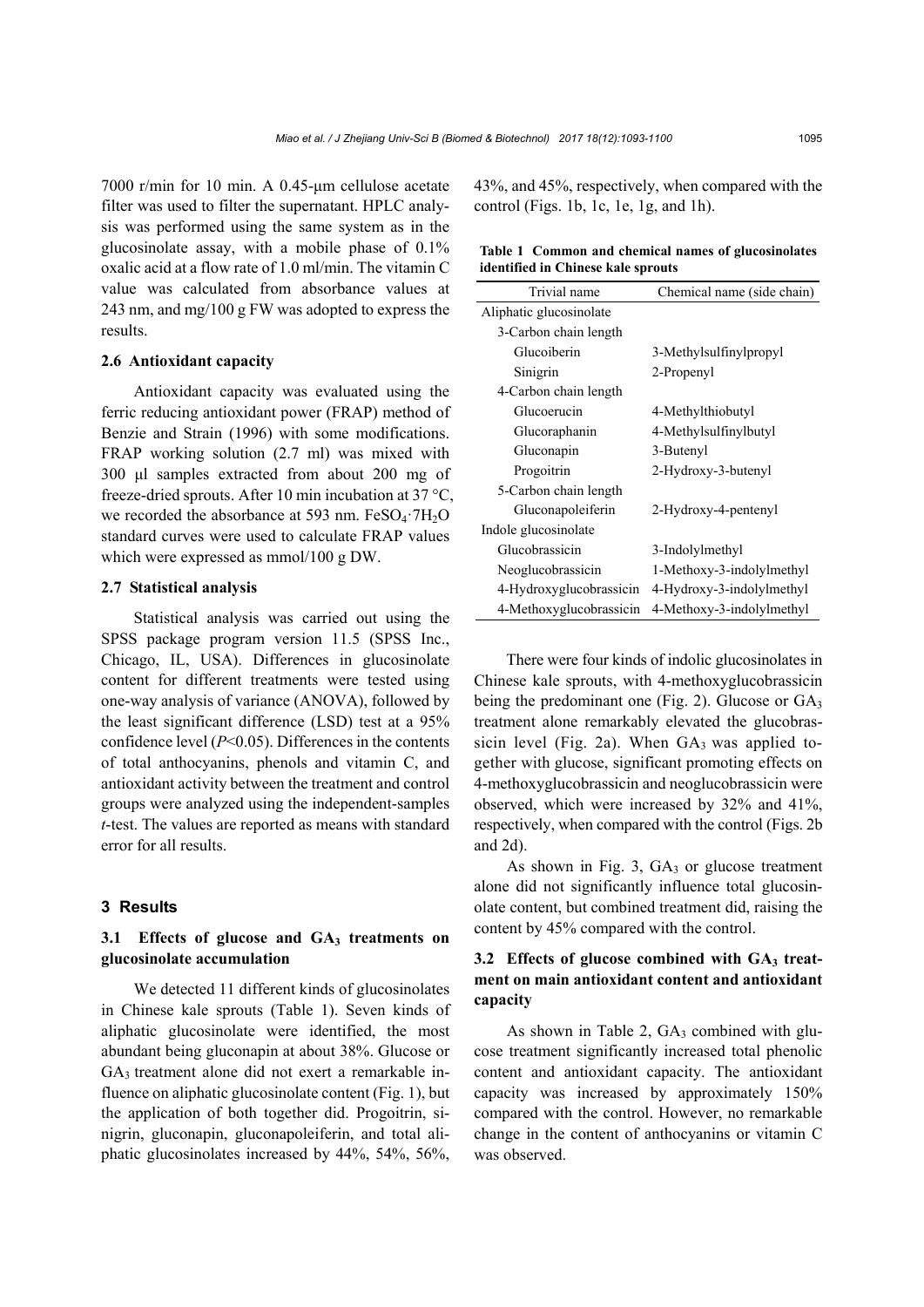

**Fig. 1 Individual and total aliphatic glucosinolate content in Chinese kale sprouts under glucose and GA3 treatments** (a) Glucoiberin; (b) Progoitrin; (c) Sinigrin; (d) Glucoraphanin; (e) Gluconapin; (f) Glucoerucin; (g) Gluconapoleiferin; (h) Total aliphatic glucosinolate. Each data point represents the mean of three independent biological replicates per treatment (mean±standard error (SE)). Values not sharing a common letter are significantly different at *P*<0.05



Fig. 2 Individual and total indolic glucosinolate content in Chinese kale sprouts under glucose and GA<sub>3</sub> treatments (a) Glucobrassicin; (b) 4-Methoxyglucobrassicin; (c) 4-Hydroxyglucobrassicin; (d) Neoglucobrassicin; (e) Total indolic glucosinolate. Each data point represents the mean of three independent biological replicates per treatment (mean±SE). Values not sharing a common letter are significantly different at *P*<0.05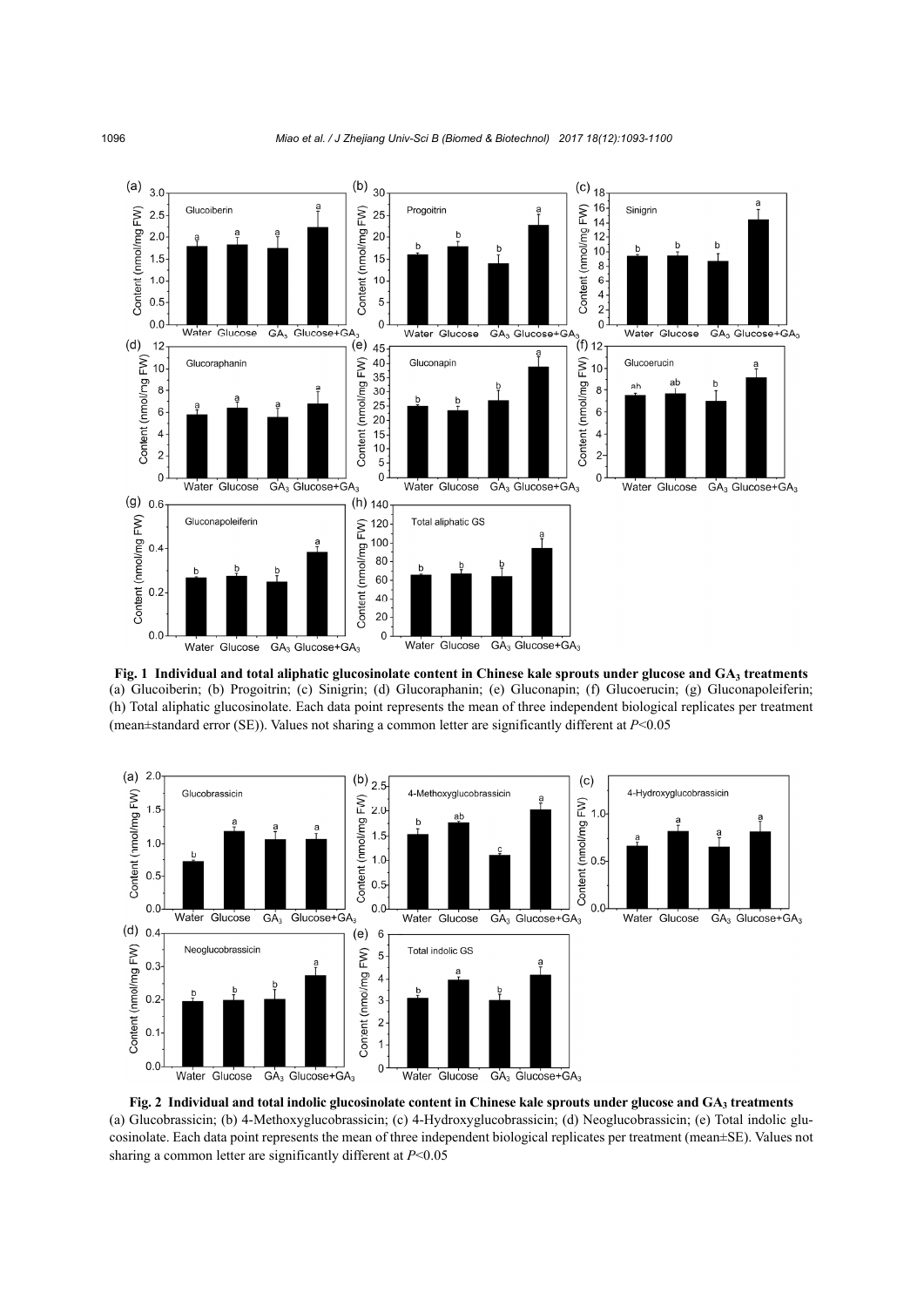| Treatment       | Total anthocyanins<br>$(U/g \, DW)$ | Total phenols<br>$(mg \text{ GAE/g DW})$ | Vitamin C<br>(mg/100 g FW) | Antioxidant activity<br>(mmol $Fe^{2+}/100 g$ DW) |
|-----------------|-------------------------------------|------------------------------------------|----------------------------|---------------------------------------------------|
| Water           | $8.52 \pm 0.38$                     | $22.94\pm0.42$                           | $118.25\pm 6.12$           | $13.97\pm0.02$                                    |
| Glucose+ $GA_3$ | $9.60 \pm 0.49$                     | $25.89\pm0.60^*$                         | $121.50 \pm 11.80$         | 34 92 $\pm$ 0 01 <sup>*</sup>                     |

**Table 2 Contents of total anthocyanins, phenols and vitamin C, and antioxidant activity in Chinese kale sprouts upon GA3 combined with glucose treatment** 

Each data point represents the mean of three independent biological replicates per treatment (mean±SE). \* Values are significantly different for combined treatment of glucose with  $GA_3$  when compared with water treatment ( $P<0.05$ )



**Fig. 3 Total glucosinolate content of Chinese kale** sprouts under glucose and GA<sub>3</sub> treatments

Each data point represents the mean of three independent biological replicates per treatment (mean±SE). Values not sharing a common letter are significantly different at *P*<0.05

# **4 Discussion**

As a native Chinese vegetable, Chinese kale is widely consumed, and the relatively low seed price makes it feasible to produce sprouts commercially. Low concentrations of glucose  $(3%)$  and  $GA_3$ (5 μmol/L), being economical and safe, were used in this study to search for a practicable way of enhancing glucosinolate and antioxidant attributes of Chinese kale sprouts.

Glucosinolate has anticarcinogenic properties as well as being involved in the flavor and aroma of cruciferous crops (Dinkova-Kostova and Kostov, 2012). A number of studies have been conducted with the aim of improving these properties. Chemical regulation was one of the most studied methods, especially with phytohormones, which have been reported to play important roles in the regulation of glucosinolate biosynthesis (Yuan *et al.*, 2010a; Guo *et al.*, 2013a; Kim *et al.*, 2013; Schweizer *et al.*, 2013; Frerigmann and Gigolashvili, 2014; Zang *et al.*, 2015). Our previous research indicated that  $5\%$  (0.05 g/ml)

glucose elevated glucosinolate in Chinese kale and pak choi sprouts (Wei *et al.*, 2011) and the study by Huang *et al.* (2014) showed a promoting effect of  $100 \mu$ mol/L GA<sub>3</sub> on glucosinolate content in the siliques of oilseed rape. In our present study we observed that neither glucose nor  $GA_3$  alone affected the content or composition of individual aliphatic glucosinolates nor most of the indolic glucosinolates. This could be due to different plant species or the concentrations of glucose and GA3 used. However, the combined treatment of glucose and GA3 markedly boosted the accumulation of many aliphatic glucosinolate compositions and two kinds of indolic glucosinolates (4-methoxyglucobrassicin, neoglucobrassicin) (Figs. 1 and 2), exerting a synergistic effect on glucosinolate accumulation, although the mechanism involved remains to be elucidated. This kind of synergistic effect between glucose and a phytohormone on glucosinolate biosynthesis is not unique. We previously reported that jasmonic acid could remarkably enhance the effect of glucose on glucosinolate biosynthesis in *Arabidopsis thaliana* (Guo *et al.*, 2013c).  $GA<sub>3</sub>$  is much cheaper than jasmonic acid, and easy to handle making it a useful tool for improving glucosinolates in cruciferous plants. Our observation is quite different from the counteractive impact of  $GA_3$  on sucrose-induced anthocyanin accumulation in *Arabidopsis* (Loreti *et al.*, 2008), indicating that the same phytohormone may function diversely in different signaling pathways.

Phenolic compounds and vitamin C are important bioactive compounds in cruciferous vegetables for their high content and antioxidant activity, which defend cells against oxidative damage and prevent chronic disease (Podsędek, 2007). We therefore analyzed the effects of treatment with glucose and  $GA<sub>3</sub>$ combined on the content of these antioxidants. Anthocyanins, a vital kind of natural pigments belonging to the phenolic compounds, are known to protect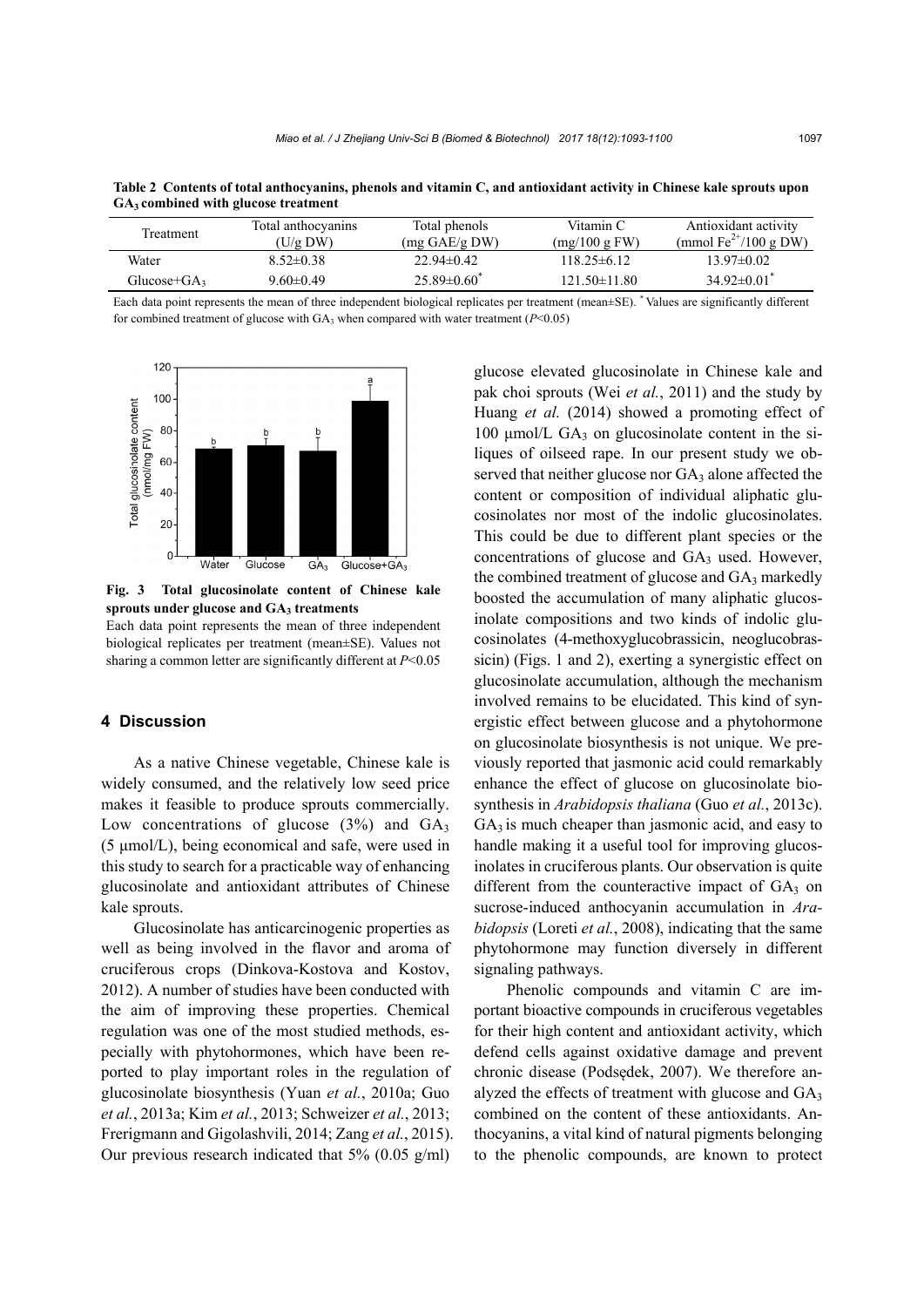against neuronal and cardiovascular illnesses, as well as cancer and diabetes (Castañeda-Ovando *et al.*, 2009). Liang *et al.* (2013) reported that  $GA_3$  is effective in inducing phenolic production in salvia miltiorrhiza bunge hairy roots, and Loreti *et al.* (2008) demonstrated that  $GA_3$  has a counteractive effect on sucroseinduced anthocyanin accumulation in *Arabidopsis.* In this study, we found that the total phenolic content of Chinese kale is elevated when treated by glucose and  $GA<sub>3</sub>$  together, while no remarkable difference in anthocyanin content was observed (Table 2).

Our former studies showed that Chinese kale is rich in antioxidant vitamin C (Sun *et al.*, 2012; Wei *et al.*, 2011). A similar result was observed in this survey. The content of vitamin C in Chinese kale sprout amounted to more than 100 mg per 100 g FW (Table 2). It was previously reported that  $GA_3$  has a positive effect on maintaining vitamin C in Chinese jujube (*Zizyphus jujuba* M) (Jiang *et al.*, 2004). In the current study, the combined application of glucose and GA3 exerted little effect on vitamin C content in Chinese kale spouts. Our former study found that vitamin C content is dramatically reduced by 5% glucose treatment in Chinese kale sprouts (Wei *et al.*, 2011), and hence it is possible that glucose is counteracting the promoting effect of  $GA<sub>3</sub>$  on vitamin C accumulation.

Treatment with glucose and GA<sub>3</sub> combined increased antioxidant activity by 150% compared with the control (Table 2). A high correlation had previously been found between antioxidant activity and the content of phenolic compounds in radish sprouts (Kim *et al.*, 2006), and a similar result was observed in the current study. The antioxidant activity of Chinese kale sprouts was boosted when the total phenolic content was increased under the combined treatment of glucose and GA3.

#### **5 Conclusions**

The combination of 3% glucose and 5 μmol/L GA<sub>3</sub> treatment dramatically enhanced the accumulation of glucosinolates in Chinese kale sprouts as well as other health-promoting compounds, such as total phenols. This treatment also enhanced antioxidant activity. Our results indicate that the combined application of glucose and  $GA_3$  is potential in improving health-promoting compounds and antioxidant attributes of Chinese kale sprouts.

#### **Compliance with ethics guidelines**

Hui-ying MIAO, Meng-yu WANG, Jia-qi CHANG, Han TAO, Bo SUN, and Qiao-mei WANG declare that they have no conflict of interest.

This article does not contain any studies with human or animal subjects performed by any of the authors.

#### **References**

- Abbasi, B.H., Stiles, A.R., Saxena, P.K., *et al.*, 2012. Gibberellic acid increases secondary metabolite production in *Echinacea purpurea* hairy roots. *Appl. Biochem. Biotechnol.*, **168**(7):2057-2066.
	- http://dx.doi.org/10.1007/s12010-012-9917-z
- Ainsworth, E.A., Gillespie, K.M., 2007. Estimation of total phenolic content and other oxidation substrates in plant tissues using Folin-Ciocalteu reagent. *Nat. Protoc.*, **2**(4): 875-877.

http://dx.doi.org/10.1038/nprot.2007.102

- Benzie, I.F.F., Strain, J.J., 1996. The ferric reducing ability of plasma (FRAP) as a measure of "antioxidant power": the FRAP assay. *Anal. Biochem.*, **239**(1):70-76. http://dx.doi.org/10.1006/abio.1996.0292
- Cartea, M.E., Velasco, P., 2008. Glucosinolates in *Brassica* foods: bioavailability in food and significance for human health. *Phytochem. Rev.*, **7**(2):213-229. http://dx.doi.org/10.1007/s11101-007-9072-2
- Castañeda-Ovando, A., Pacheco-Hernández, M.D.L., Páez-Hernández, M.E., *et al*., 2009. Chemical studies of anthocyanins: a review. *Food Chem.*, **113**(4):859-871. http://dx.doi.org/10.1016/j.foodchem.2008.09.001
- Dinkova-Kostova, A.T., Kostov, R.V., 2012. Glucosinolates and isothiocyanates in health and disease. *Trends Mol. Med.*, **18**(6):337-347. http://dx.doi.org/10.1016/j.molmed.2012.04.003
- Fahey, J.W., Zhang, Y.S., Talalay, P., 1997. Broccoli sprouts: an exceptionally rich source of inducers of enzymes that
- protect against chemical carcinogens. *Proc. Natl. Acad. Sci. USA*, **94**(19):10367-10372. http://dx.doi.org/10.1073/pnas.94.19.10367
- Frerigmann, H., Gigolashvili, T., 2014. MYB34, MYB51, and MYB122 distinctly regulate indolic glucosinolate biosynthesis in *Arabidopsis thaliana*. *Mol. Plant*, **7**(5): 814-828.

http://dx.doi.org/10.1093/mp/ssu004

Guo, R., Qian, H., Shen, W., *et al.*, 2013a. BZR1 and BES1 participate in regulation of glucosinolate biosynthesis by brassinosteroids in *Arabidopsis*. *J. Exp. Bot.*, **64**(8): 2401-2412.

http://dx.doi.org/10.1093/jxb/ert094

Guo, R., Yuan, G., Wang, Q., 2013b. Effect of NaCl treatments on glucosinolate metabolism in broccoli sprouts. *J. Zhejiang Univ.-Sci. B (Biomed. & Biotechnol.)*, **14**(2):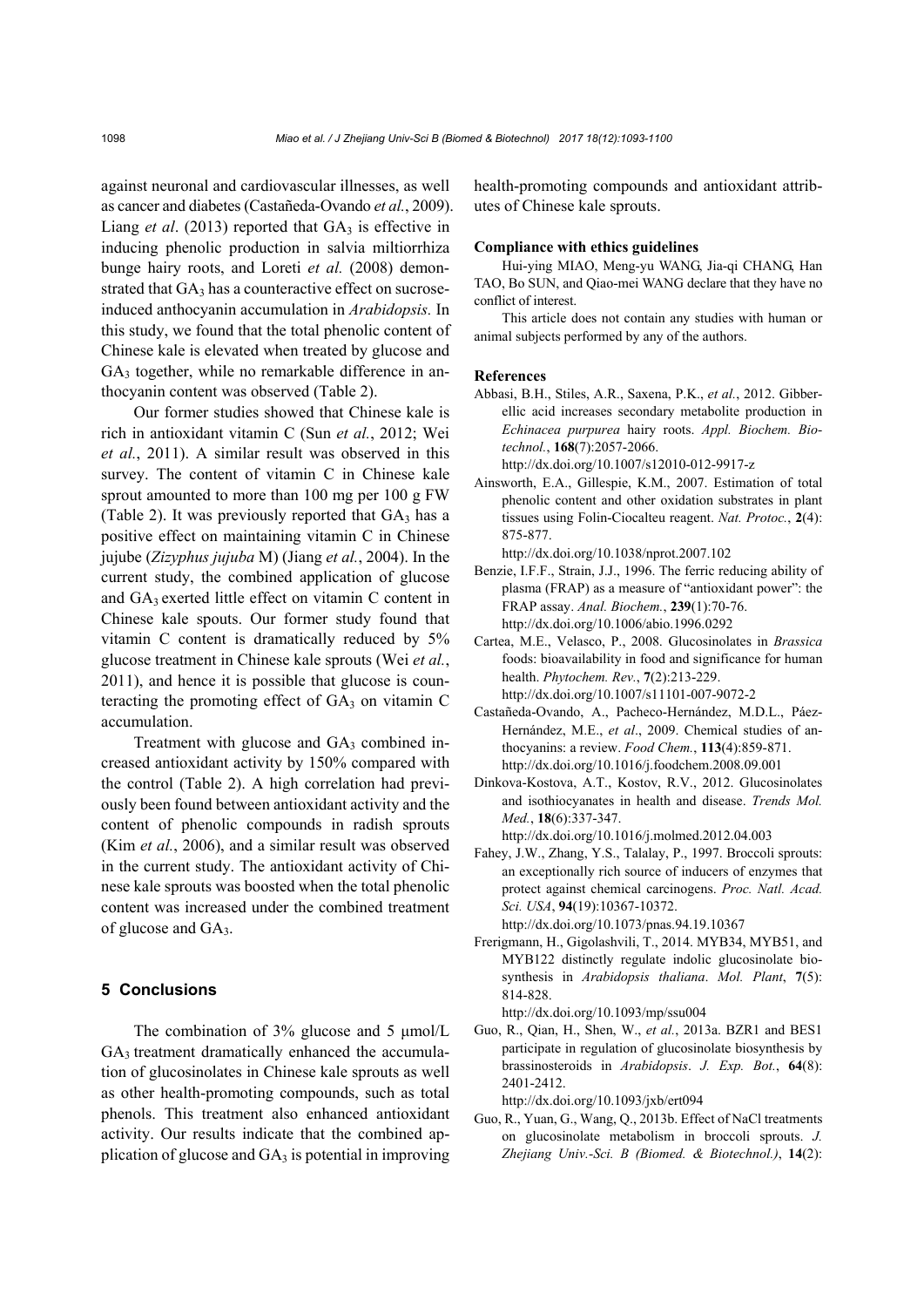124-131.

http://dx.doi.org/10.1631/jzus.B1200096

Guo, R., Shen, W., Qian, H., *et al*., 2013c. Jasmonic acid and glucose synergistically modulate the accumulation of glucosinolates in *Arabidopsis thaliana*. *J. Exp. Bot.*, **64**(18):5707-5719.

http://dx.doi.org/10.1093/jxb/ert348

Huang, X., He, R., Liao, X., *et al.*, 2014. Effect of exogenous gibberellin on reserve accumulation during the seed filling stage of oilseed rape. *Genet. Mol. Res.*, **13**(2): 2827-2839.

http://dx.doi.org/10.4238/2014.January.22.7

- Huseby, S., Koprivova, A., Lee, B.R., *et al.*, 2013. Diurnal and light regulation of sulphur assimilation and glucosinolate biosynthesis in *Arabidopsis*. *J. Exp. Bot.*, **64**(4):1039-1048. http://dx.doi.org/10.1093/jxb/ers378
- Jiang, W., Sheng, Q., Jiang, Y., *et al*., 2004. Effects of 1-methylcyclopropene and gibberellic acid on ripening of Chinese jujube (*Zizyphus jujuba* M) in relation to quality. *J. Sci. Food Agric.*, **84**(1):31-35. http://dx.doi.org/10.1002/jsfa.1594
- Kim, H.H., Kwon, D.Y., Uddin, M.R., *et al.*, 2013. Influence of auxins on glucosinolate biosynthesis in hairy root cultures of Broccoli (*Brassica oleracea* var. *italica*). *Asian J. Chem.*, **25**(11):6099-6101.
- Kim, H.J., Chen, F., Wang, X., *et al*., 2006. Effect of methyl jasmonate on phenolics, isothiocyanate, and metabolic enzymes in radish sprout (*Raphanus sativus* L.). *J. Agric. Food Chem.*, **54**(19):7263-7269. http://dx.doi.org/10.1021/jf060568c
- Kumar, G., Tuli, H.S., Mittal, S., *et al.*, 2015. Isothiocyanates: a class of bioactive metabolites with chemopreventive potential. *Tumor Biol.*, **36**(6):4005-4016. http://dx.doi.org/10.1007/s13277-015-3391-5
- Liang, Z., Ma, Y., Xu, T., *et al.*, 2013. Effects of abscisic acid, gibberellin, ethylene and their interactions on production of phenolic acids in *Salvia miltiorrhiza* Bunge hairy roots. *PLoS ONE*, **8**(9):e72806.

http://dx.doi.org/10.1371/journal.pone.0072806

Loreti, E., Povero, G., Novi, G., *et al*., 2008. Gibberellins, jasmonate and abscisic acid modulate the sucroseinduced expression of anthocyanin biosynthetic genes in *Arabidopsis*. *New Phytol.*, **179**(4):1004-1016.

http://dx.doi.org/10.1111/j.1469-8137.2008.02511.x

- Mazumder, A., Dwivedi, A., du Plessis, J., 2016. Sinigrin and its therapeutic benefits. *Molecules*, **21**(4):416. http://dx.doi.org/10.3390/molecules21040416
- Miao, H., Wei, J., Zhao, Y., *et al.*, 2013. Glucose signalling positively regulates aliphatic glucosinolate biosynthesis. *J. Exp. Bot.*, **64**(4):1097-1109. http://dx.doi.org/10.1093/jxb/ers399

Naeem, N., Ishtiaq, M., Khan, P., *et al.*, 2001. Effect of gibberellic acid on growth and yield of tomato cv. *Roma. J. Biol. Sci.*, **1**(6):448-450.

http://dx.doi.org/10.3923/jbs.2001.448.450 Park, C.H., Yeo, H.J., Park, Y.J., *et al.*, 2017. Influence of indole-3-acetic acid and gibberellic acid on phenylpropanoid accumulation in common buckwheat (*Fagopyrum esculentum* Moench) sprouts. *Molecules*, **22**(3):374. http://dx.doi.org/10.3390/molecules22030374

Podsędek, A., 2007. Natural antioxidants and antioxidant capacity of Brassica vegetables: a review. *LWT-Food Sci. Technol.*, **40**(1):1-11.

http://dx.doi.org/10.1016/j.lwt.2005.07.023

Schweizer, F., Fernándezcalvo, P., Zander, M., *et al.*, 2013. *Arabidopsis* basic helix-loop-helix transcription factors MYC2, MYC3, and MYC4 regulate glucosinolate biosynthesis, insect performance, and feeding behavior. *Plant Cell*, **25**(8):3117-3132.

http://dx.doi.org/10.1105/tpc.113.115139

- Sheen, J., 2014. Master regulators in plant glucose signaling networks. *J. Plant Biol.*, **57**(2):67-79. http://dx.doi.org/10.1007/s12374-014-0902-7
- Sun, B., Liu, N., Zhao, Y., *et al*., 2011. Variation of glucosinolates in three edible parts of Chinese kale (*Brassica alboglabra* Bailey) varieties. *Food Chem.*, **124**(3):941-947. http://dx.doi.org/10.1016/j.foodchem.2010.07.031
- Sun, B., Yan, H., Zhang, F., *et al*., 2012. Effects of plant hormones on main health-promoting compounds and antioxidant capacity of Chinese kale. *Food Res. Int.*, **48**(2): 359-366.

http://dx.doi.org/10.1016/j.foodres.2012.04.021

Teng, S., Keurentjes, J., Bentsink, L., *et al.*, 2005. Sucrosespecific induction of anthocyanin biosynthesis in *Arabidopsis* requires the *MYB75*/*PAP1* gene. *Plant Physiol.*, **139**(4):1840-1852.

http://dx.doi.org/10.1104/pp.105.066688

- Wang, J., Gu, H., Yu, H., *et al*., 2012. Genotypic variation of glucosinolates in broccoli (*Brassica oleracea* var. *italica*) florets from China. *Food Chem.*, **133**(3):735-741. http://dx.doi.org/10.1016/j.foodchem.2012.01.085
- Wei, J., Miao, H., Wang, Q., 2011. Effect of glucose on glucosinolates, antioxidants and metabolic enzymes in *Brassica* sprouts. *Sci. Hort.*, **129**(4):535-540. http://dx.doi.org/10.1016/j.scienta.2011.04.026
- Yuan, G., Sun, B., Yuan, J., *et al*., 2009. Effects of different cooking methods on health-promoting compounds of broccoli. *J. Zhejiang Univ.-Sci. B (Biomed. & Biotechnol.)*, **10**(8):580-588.

http://dx.doi.org/10.1631/jzus.B0920051

- Yuan, G., Bo, S., Jing, Y., *et al*., 2010a. Effect of 1-methylcyclopropene on shelf life, visual quality, antioxidant enzymes and health-promoting compounds in broccoli florets. *Food Chem.*, **118**(3):774-781. http://dx.doi.org/10.1016/j.foodchem.2009.05.062
- Yuan, G., Wang, X., Guo, R., *et al*., 2010b. Effect of salt stress on phenolic compounds, glucosinolates, myrosinase and antioxidant activity in radish sprouts. *Food Chem.*, **121**(4):1014-1019.

http://dx.doi.org/10.1016/j.foodchem.2010.01.040

Zang, Y., Ge, J., Huang, L., *et al.*, 2015. Leaf and root glucosinolate profiles of Chinese cabbage (*Brassica rapa* ssp.